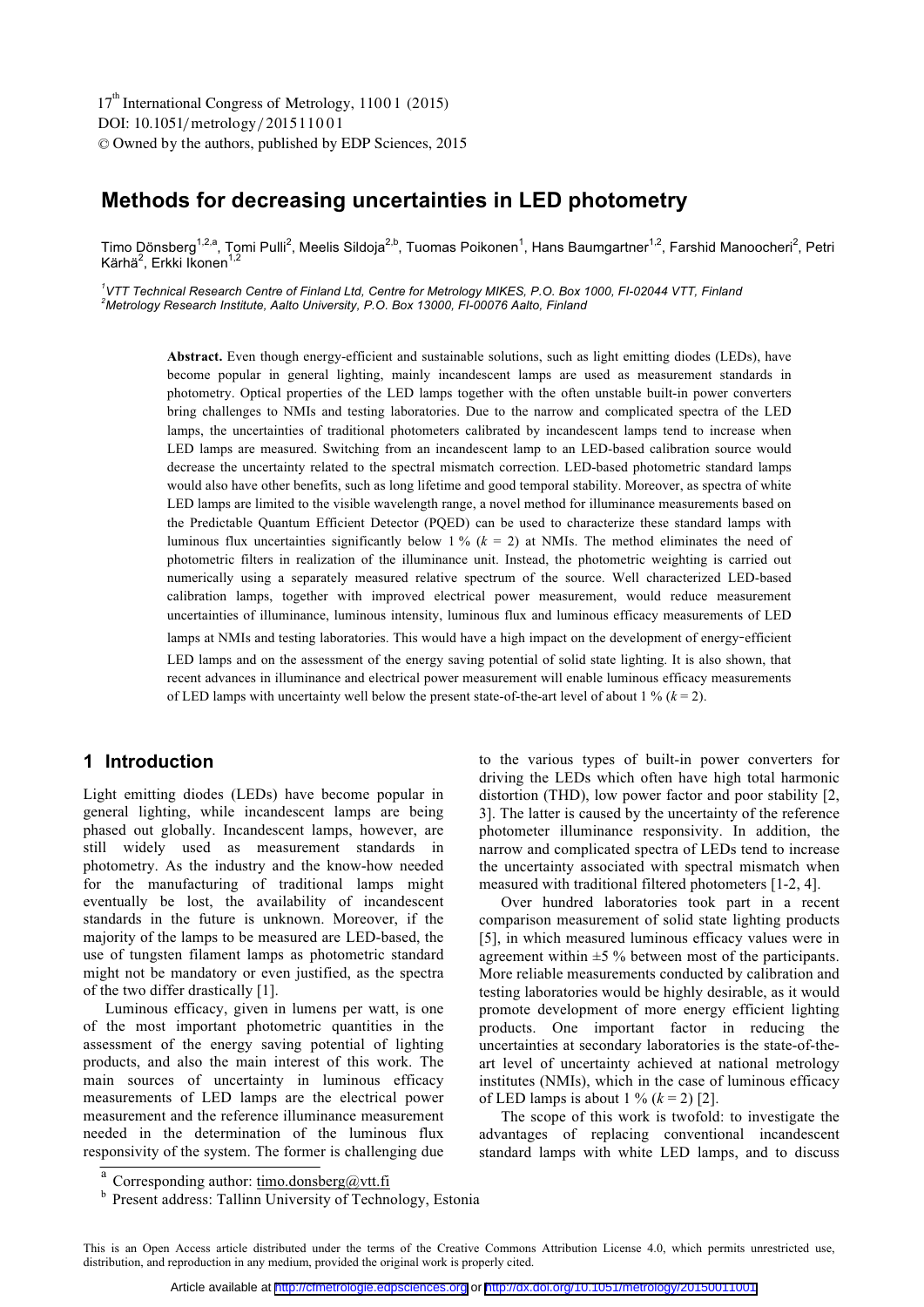methods to reduce the uncertainty of luminous efficacy measurements of LED lamps significantly below the present state-of-the-art level. The latter part is further divided into two sections, one considering the electrical power measurements [3] – especially the effect of source impedance on luminous efficacy measurement [6] – and the other considering a novel method for the realization of photometric units [4]. The new method utilizes the Predictable Quantum Efficient Detector (PQED) [7-9] operated at room temperature directly in the measurement of illuminance and luminous intensity. The PQED is a primary standard of optical power based on induced junction photodiodes, whose absolute spectral responsivity can be predicted with a relative uncertainty of less than 0.01 % [7-8, 10].

The PQED-based method does not utilize a *V*(*λ*)-filter. Instead, the photometric weighting is taken into account numerically by measuring the relative spectral irradiance separately. As there is no filter to limit the spectrum of the light source, the method is only applicable to light sources whose emission spectra do not extend outside the visible wavelength range. This is the wavelength range where the responsivity of the PQED is accurately known. In addition to improved uncertainty, the new method simplifies the traceability chain of photometric measurements considerably [1].

### **2 Theory**

The luminous efficiency function  $V(\lambda)$ , defined by the CIE, describes the relative spectral responsivity of the photopic (daylight adopted) vision. By definition, any photometric quantity  $X<sub>v</sub>$  can be calculated from the corresponding radiometric quantity  $X_{e,\lambda}(\lambda)$  with the  $V(\lambda)$ function using the equation [11]

$$
X_{\rm v} = K_{\rm m} \int X_{\rm e,\lambda}(\lambda) V(\lambda) d\lambda \,, \tag{1}
$$

where  $K_m = 683.002$  lm/W is the maximum luminous efficacy of photopic vision and  $\lambda$  is the wavelength in standard air. The luminous efficacy of a light source is defined as

$$
\eta_{\rm v} = \Phi_{\rm v}/P,\tag{2}
$$

where  $\Phi_{\nu}$  is the total luminous flux and *P* is the electrical power consumption of the lamp. The total luminous flux can be determined with either goniometric [12] or absolute integrating sphere method [2, 13] which both require an absolute illuminance measurement (i.e. luminous power incident on a surface) as a calibration procedure.

Photometric measurements usually utilize a photometer, a filtered detector that has the normalized spectral responsivity  $s_{rel}(\lambda)$  close to the  $V(\lambda)$  function. For absolute photometric measurements, such a device has to be calibrated. Usually the reading of the photometer to be calibrated is compared with the reference value which is produced by a standard light source, or by using a reference detector. A typical reference photometer [14] consists of a precision aperture, a photometric filter and a photodetector. The illuminance  $E<sub>v</sub>$  measured by such an instrument can be calculated as [14]

$$
E_{\rm v} = \frac{K_m F i}{As(\lambda_0)},\tag{3}
$$

where *i* is the photocurrent produced by the detector, *A* is the area of the precision aperture of the detector, and  $s(\lambda_0)$ is the absolute spectral responsivity of the photometer at the air wavelength of  $\lambda_0 = 555$  nm. The spectral mismatch correction factor  $F_d$  corrects for the deviation between the  $V(\lambda)$  and the relative spectral responsivity of the photometer,  $s_{rel}(\lambda) = s(\lambda)/s(\lambda_0)$ . It can be derived as

$$
F_{\rm d} = \frac{\int \Phi_{\rm e,\lambda}(\lambda)V(\lambda)d\lambda}{\int \Phi_{\rm e,\lambda}(\lambda)s_{\rm rel}(\lambda)d\lambda},\tag{4}
$$

where  $\Phi_{e\lambda}(\lambda)$  is the spectral radiant flux of the light source.

When a photometer is calibrated using a standard lamp, or by substitution with a reference detector, both the relative spectra of the calibration source  $\Phi_{\text{cal}}(\lambda)$  and the lamp to be measured  $\Phi_{source}(\lambda)$  have to be taken into account. The spectral mismatch correction factor is then calculated as

$$
F_s = \frac{\int \Phi_{\text{source}}(\lambda) V(\lambda) d\lambda}{\int \Phi_{\text{source}}(\lambda) s_{\text{rel}}(\lambda) d\lambda} \cdot \frac{\int \Phi_{\text{cal}}(\lambda) s_{\text{rel}}(\lambda) d\lambda}{\int \Phi_{\text{cal}}(\lambda) V(\lambda) d\lambda} . \tag{5}
$$

The most commonly used photometric standard light source is a tungsten filament incandescent lamps with a correlated colour temperature  $T_c$  = 2856 K, which approximates the Standard Illuminant A defined by the International Commission on Illumination, CIE.

## **3 Decreasing uncertainty of luminous efficacy measurements of LEDs**

#### **3.1 PQED-based method for realization of photometric units**

The PQED consists of two induced-junction photodiodes with almost unity internal quantum efficiency (IQE), meaning that nearly all absorbed photons produce a collectable charge carrier. The IQE of such diodes operated at room temperature can be modelled with an estimated standard uncertainty of 70 ppm in the visible wavelength range [10]. Due to the wedged trap configuration of the PQED, shown in figure 1, the uncertainty of the PQED reflectance is less than 30 ppm for most of the visible wavelength range [7, 15]. As both the reflectance and the IQE are small, the relative responsivity of the PQED can be approximated as  $s_{rel}(\lambda) \approx \lambda/\lambda_0$ .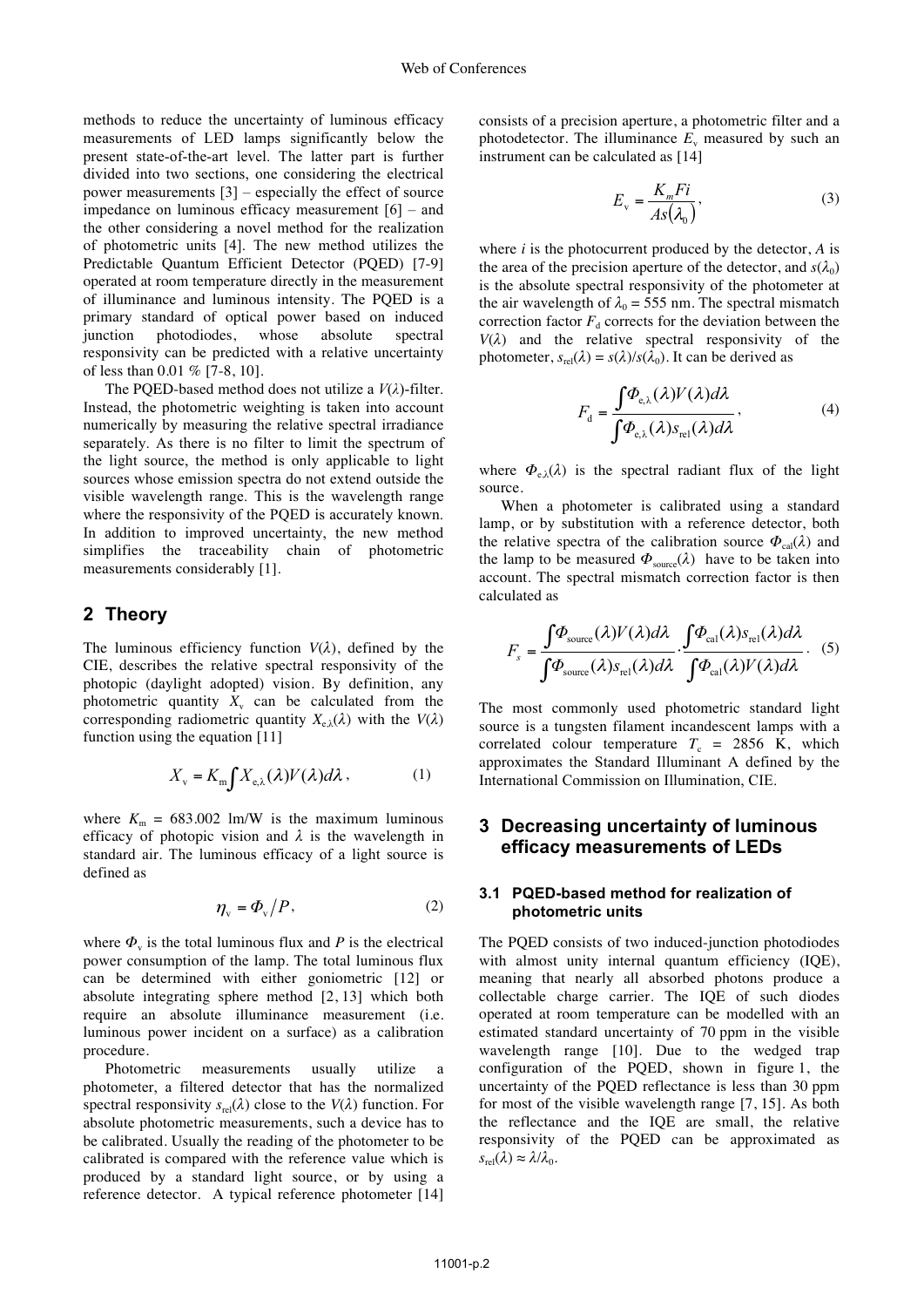

**Figure 1.** Schematic structure of the PQED and the precision aperture. The angle between the photodiodes is 15°.

The most significant difference between the PQEDbased method and the traditional photometer-based method is that the former does not utilize filters of any kind; only a precision aperture is placed in front of the photodiodes. The photometric weighting is performed numerically by applying the spectral mismatch correction  $F_d$ . Thus, the new method requires an accurate determination of the relative spectral flux  $\Phi_{\alpha\lambda}(\lambda)$  using, for instance, a double monochromator scanning spectroradiometer.

As the relative responsivity of the PQED is very accurately known, the uncertainty of the illuminance value is dominated by the measurement of the relative spectrum of the light source. In traditional filter-based reference photometers the largest uncertainty components are associated with the transmittance of the  $V(\lambda)$ -filter or the responsivity of the  $V(\lambda)$ -weighted detector-filter combination, typically measured using a monochromator. In both methods, the accuracy of the wavelength scale produces a large contribution to the uncertainty. However, the wavelength scale of the spectroradiometer can be conveniently calibrated using well-known laser lines, and the method is more accurate than the wavelength scale calibration of monochromators using wavelength transmission standards.

In a test measurement, the illuminance produced by a white LED was determined using the new method and a conventional reference photometer [1]. The values obtained by the two methods deviated only by 0.03 % from each other. Moreover, the PQED-based method has significantly lower standard uncertainty of 0.13 % as compared with that of the traditional filter-based method of 0.21 %. In addition to improved uncertainty and simplified traceability chain, the PQED-method overcomes other problems associated with *V*(*λ*)-filters, such as temporal and temperature drifts.

### **3.2 Electrical power measurement**

The above discussed state-of-the-art level of uncertainty in luminous efficacy requires that the measured lamp has stable built-in electronics. Unfortunately, many lamps have THD above 200 % and power factors below 0.4, which together with high crest factors may cause temporal variation up to 1 % in the electrical power measurement [2]. Some lamps require long stabilization times, up to several hours, but the electrical parameters of some lamps fluctuate randomly regardless of the stabilization time. Therefore, achieving low uncertainty in the luminous efficacy measurement for all the lamps available in the market is challenging.

The most interesting frequency range in the electrical power measurements of LED lamps is from 50 Hz to 200 kHz [3]. Due to the significant high frequency content of some lamps, the frequency responses of the power meter and the current measurement shunt have to be linear for a large enough frequency range. Also the resistance value of the shunt should be optimized: a larger shunt resistor will provide better signal-to-noise ratio, but also adds to the effective source impedance seen by the lamp electronics during the measurement. In addition to the specifications of the measurement instruments, special attention should be paid to the appropriate wiring configuration to avoid measurement errors due to systematic errors, such as leakage currents through voltage measurement circuits [3]. Yet another problem causing increased measurement uncertainties is the lack of commonly accepted methods for calibration of power meters with non-sinusoidal waveforms.

The low-voltage distribution networks typically suffer from instability, voltage peaks, and distortion, as compared to regulated AC voltage sources used in measurement laboratories for supplying the lamps in the measurements. With right instrument selection, the effects of AC voltage source stability, noise and distortion cause negligible uncertainties. However, the output impedances of AC voltage sources may differ from each other, and the operation of the LED lamp electronics may depend on the effective source impedance [6]. Also, the impedance of a real power system may differ significantly from the output impedance of an AC voltage source. Consequently, differences of several percent in the measured power values can occur depending on the lamp type and the measurement equipment used [3].

The effect of the source impedance can be reduced by using an impedance stabilization network between the lamp and the AC voltage source. Typically such networks are used in measurements of conducted electro-magnetic interference (EMI), and might not be directly suitable for the frequency range of LED lamps. A recently developed adjustable power line impedance emulator (APLIE) [16], on the other hand, can emulate various impedance curves found in typical low-voltage distribution networks. The APLIE can be used as a stabilization network, and for testing the sensitivity of LED lamps to various source impedances.

Figure 2 shows the current waveforms of an LED lamp with direct connection to the AC-voltage source, and with the APLIE connected between the two. In addition to the reduced high frequency harmonics of the current, test measurements with APLIE have also shown improvement of the stability of the measurements. When APLIE is used together with the other methods above, an uncertainly of  $0.1\%$  to  $0.2\%$  can be achieved for electrical power measurement of LED lamps [16].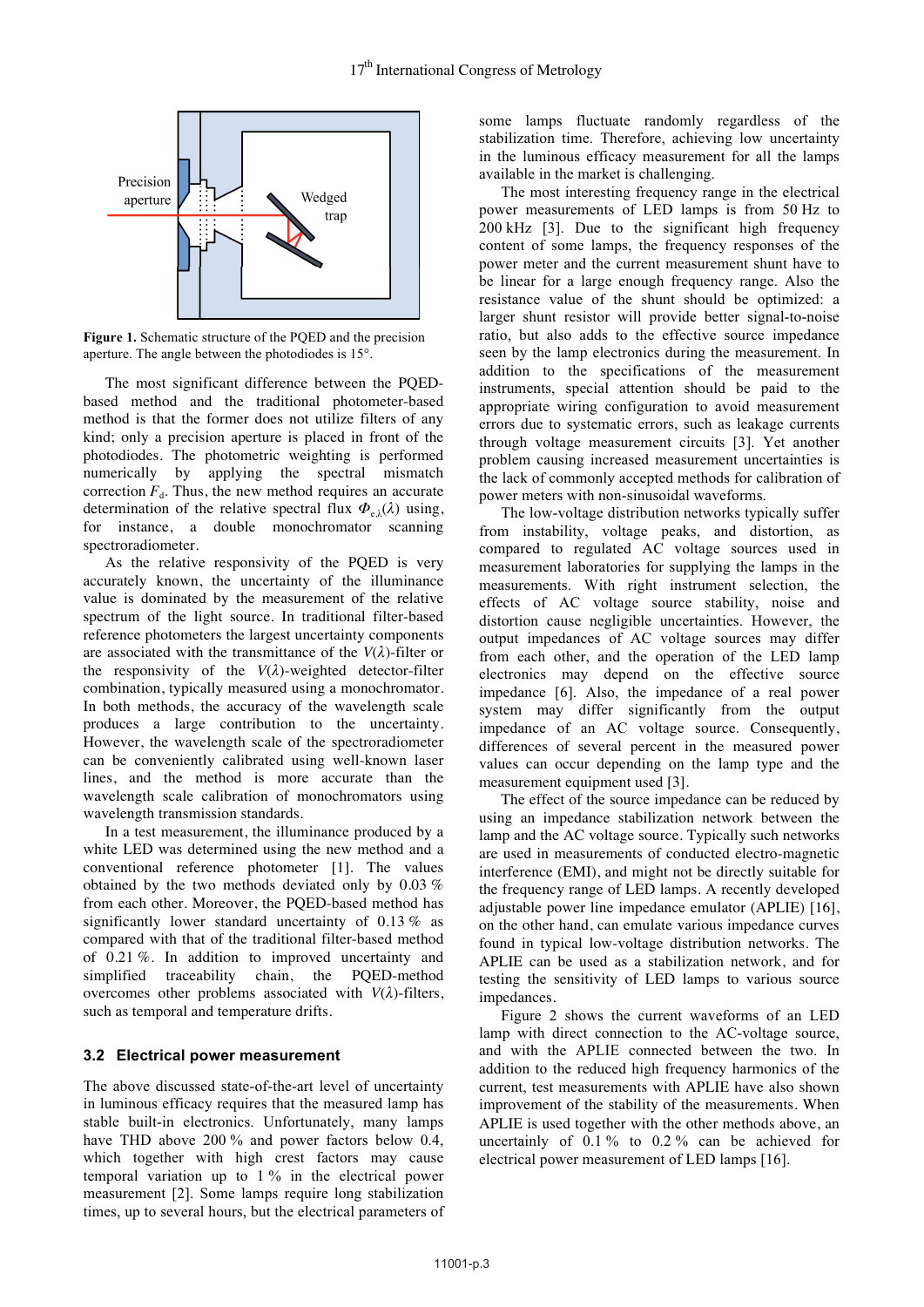

**Figure 2.** Voltage and current waveforms of an LED-lamp with direct connection of the lamp to the AC-voltage source (above) and with an impedance stabilization network emulating the maximum impedance of a power system (below) [16].

#### **3.3 Anticipated uncertainty of luminous efficacy of LED lamps**

A typical uncertainty budget of luminous efficacy measurements using the absolute integrated sphere method is given in Table 1. The first column shows uncertainty components in a conventional luminous efficacy measurement utilizing an ordinary photometer in the absolute illuminance measurement. The second column lists the anticipated uncertainties after the improvements discussed above are taken into use, and a well-behaving lamp is measured.

**Table 1.** Simplified uncertainty budget of luminous efficacy measurements of LED lamps. The achieved relative uncertainty for stable lamp is obtained from [2].

| Source of uncertainty of efficacy     | Relative standard uncertainty [%] |                                  |
|---------------------------------------|-----------------------------------|----------------------------------|
|                                       | Stable lamp<br>(achieved)         | Anticipated with<br>improvements |
|                                       |                                   |                                  |
| Measurement setup                     |                                   |                                  |
| Luminous flux responsivity            | 0.3                               | 0.1                              |
| Drift of the sphere photometer        | 0.1                               | 0.1                              |
| Stability of the AC-power supply      | 0.1                               | 0.1                              |
| Luminous efficacy measurement         |                                   |                                  |
| Stability of the luminous flux        | 0.1                               | 0.1                              |
| Stability of the built-in electronics | 0.2                               | 0.1                              |
| Electrical power measurement          | 0.3                               | 0.1                              |
| Photocurrent measurement              | 0.1                               | 0.1                              |
| Spectral mismatch correction          | 0.2                               | 0.2                              |
| Self-absorption correction            | 0.2                               | 0.1                              |
| Spatial nonuniformity correction      | 0.1                               | 0.1                              |
| Combined standard uncertainty         | 0.6                               | 0.4                              |
| Expanded uncertainty $(k = 2)$        | 1.2                               | 0.7                              |

The APLIE improves the stability of the AC-voltage source and the lamp electronics and reduces the uncertainty in the electrical power measurement. Using a LED-lamp as the external source in the calibration procedure of the integrating sphere allows the PQEDbased method to be exploited. The uncertainty due to illuminance measurement of the external source, and consequently the uncertainty due to luminous flux responsivity is thus reduced by a factor of 3. In addition, using an LED lamp as the auxiliary source to determine the self-absorption correction of the measured lamp reduces the uncertainty of the correction, as the spectra of the two are similar.

### **4 LED lamps as photometric standards**

LEDs have many properties desirable for a photometric standard lamp. They are robust and generally have a much longer lifetime than incandescent lamps. For certain commercial LED lamps, the luminous flux is exceptionally stable [17]. Furthermore, various properties of LED lamps can be customized to fit different applications. These include the dimensions of the illuminating area, angular distribution, and the shape of the emission spectrum [1].

At calibration and testing laboratories, the spectral responsivity of the photometer or the spectrum of the measured light source are often unknown, and, therefore, the spectral mismatch correction  $F_s$  cannot be applied. In such cases, it is highly desirable that the relative spectra of the calibration source and the lamp to be measured are similar. However, as shown in figure 3, the differences between the spectra of Standard Illuminant A and typical LED lamps are immense.



**Figure 3.** The spectra of Standard Illuminant A (solid line) and the standard illuminants proposed in [1] for warm (dashed line) and cool (dotted line) LED lamps.

An obvious benefit in using an LED lamp as a photometric standard lamp is that the spectra of the lamp to be measured and the calibration source are more alike. The effect of the calibration source on the spectral mismatch correction factors  $F_s$  can be investigated by calculating the  $F<sub>s</sub>$  for various detector and light source combinations. Pulli *et al* [1] conducted such an analysis for 26 commercial E27-base LED lamps with relatively low correlated colour temperatures ( $T_c = 2611-3332$  K)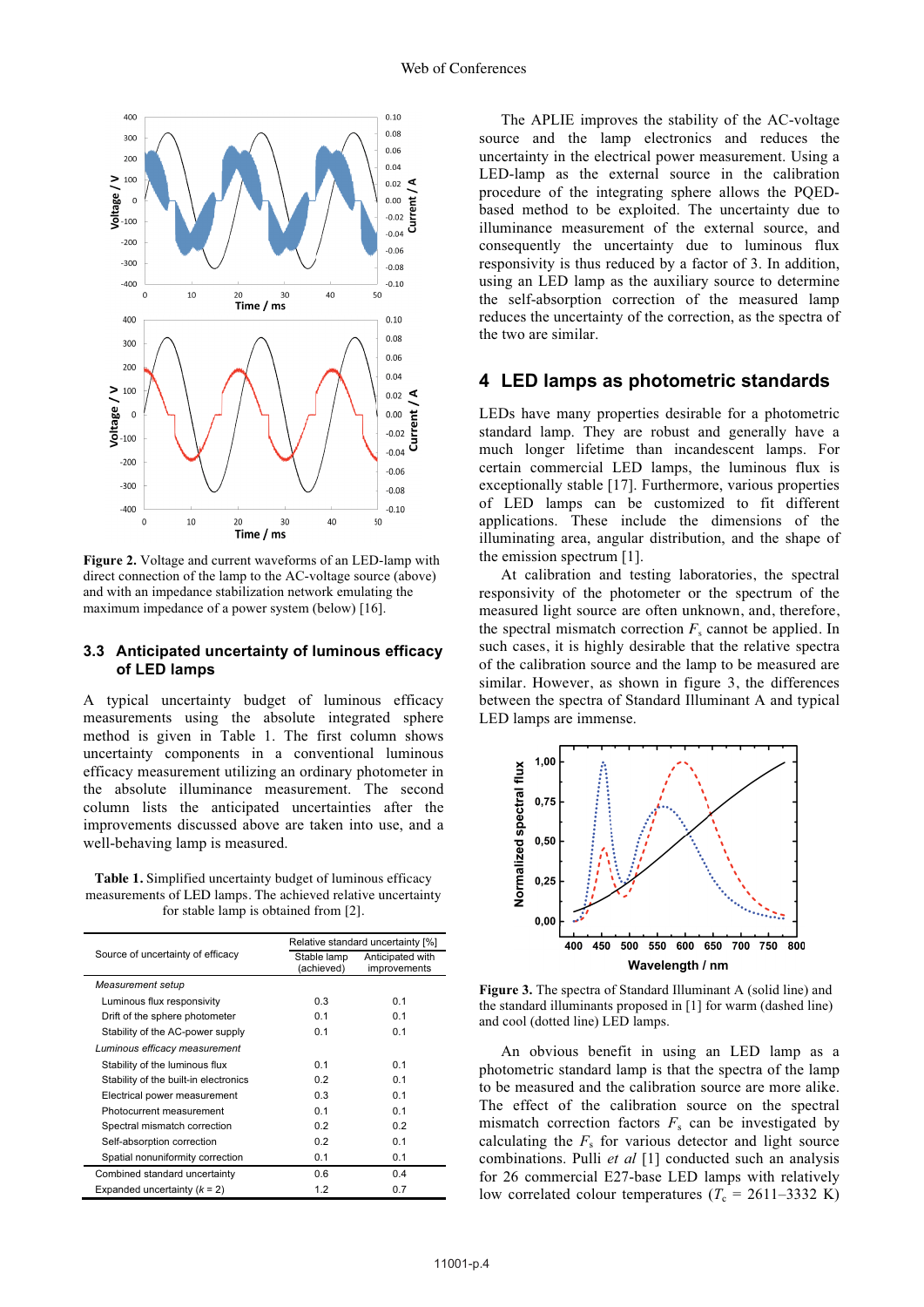and 9 LED lamps with relatively high correlated colour temperatures ( $T_c = 4178-8334$  K) used in combination with a reference photometer [14] and two commercial photometers. The simulations indicated that two new LED-based standard illuminants would be beneficial, one for warm and another for cool white LEDs. The spectra of these, shown in figure 3, were defined by taking an average of the normalized spectra of several commercial white LED lamps.

An important result of the analysis is that by using LED standard lamps as calibration sources instead of incandescent lamps when measuring LED lighting, the uncertainty related to the spectral mismatch correction factor can be reduced significantly. This requires that the calibration source and the LED lamp to be measured are of similar type – that is, either cool or warm white. Even if the spectra of the standard lamp deviate slightly from the LED-based illuminants, the uncertainty caused by this deviation is relatively small. The average error associated with the spectral mismatch was between 0.30 % and 1.36 % for the commercial photometers, when an incandescent standard lamp was used as a calibration source and an LED lamp was measured. The average error was reduced to 0.04 % when using the appropriate LED-based illuminant.

# **5 Conclusions**

As the spectra of white LED lamps are limited to the visible wavelength range, a novel method for realization of photometric units based on the PQED can be used. The method reduces the uncertainty in illuminance measurements of LED lamps by a factor of 1.6. In addition, the method has other benefits such as operation without  $V(\lambda)$ -filter and significantly simplified traceability chain of the photometric unit realization.

Many LED lamps have built-in electronics, whose power consumption depend on the characteristics of the AC-voltage source used in the measurements. This effect of source impedance can be studied by using the recently developed power line impedance emulator, APLIE. The APLIE introduces impedance conditions close to the real power system, and improves the stability of the electrical power measurements in luminous efficacy measurements of LED lamps. When the source impedance and various other factors, such as distortion and stability of the ACvoltage source, frequency response of the power meter, and wiring of the equipment, are taken into account, the uncertainty due to the electrical power measurement can be reduced down to 0.1 %. This together with the PQEDbased illuminance measurement method will enable luminous efficacy measurements below the present stateof-the-art of about  $1 \% (k = 2)$ .

Switching from an incandescent lamp to an LEDbased calibration source would have many benefits, such as long lifetime and good temporal stability of the standard lamp. The most important improvement would be the decrease in the uncertainty related to the spectral mismatch, especially at laboratories where the spectral mismatch correction is not applied. Analyses indicate that it would be possible to define practical LED-based

standard illuminants for photometry. Even by an approximate matching of the spectrum of the standard lamp with the illuminant, the uncertainty due to spectral mismatch can be reduced to less than 0.1 % relatively easily.

New standard illuminants and calibration lamps based on white LEDs would allow measurements of LED lighting with much lower uncertainties than standard illuminant A and incandescent lamps. Moreover, NMIs would be able to characterize these lamps with luminous flux uncertainties significantly below 1 %. Both advances, together with the improved electrical power measurement, would have a high impact on the development of energy-efficient LED lamps, and on the assessment of the energy saving potential of solid state lighting.

# **Acknowledgments**

The research leading to these results has received funding from the European Metrology Research Programme (EMRP) project SIB57 "New Primary Standards and Traceability for Radiometry". The EMRP is jointly funded by the EMRP participating countries within EURAMET and the European Union. The APLIE was developed with funding provided by the project "Mixed AC/DC networks for built environment" of the "Energy Efficiency Research Program" (EEF) of Aalto University.

## **References**

- 1. T. Pulli, T. Dönsberg, T. Poikonen, F. Manoocheri, P. Kärhä, E. Ikonen, Light Sci. Appl. (in press)
- 2. T. Poikonen, T. Pulli, A. Vaskuri, H. Baumgartner, P. Kärhä, E. Ikonen, Metrologia **49**, S135-S140 (2012)
- 3. T. Poikonen, *Uncertainties in electrical power measurement of solid-state lighting products*, Proceedings of CIE Tutorial and Expert Symposium on Measurement Uncertainties in Photometry and Radiometry for Industry, 1-6 (2014)
- 4. T. Dönsberg, T. Pulli, T. Poikonen, H. Baumgartner, A. Vaskuri, M. Sildoja, F. Manoocheri, P. Kärhä, E. Ikonen, Metrologia **51**, S276-S281 (2014)
- 5. Y. Ohno, K. Nara, E. Revtova, W. Zhang, T. Zama, C. Miller, *Solid State Lighting Annex 2013 Interlaboratory Comparison Final Report* (International Energy Agency, 2014)
- 6. D. Zhao, G. Rietveld, *The Influence of Source*  Impedance *in Electrical Characterization of Solid State Lighting Sources*, Proceedings of CPEM 2012: Conference on Precision Electromagnetic Measurements, 300–301 (2012)
- 7. M. Sildoja, F. Manoocheri, M. Merimaa, E. Ikonen, I. Müller, L. Werner, J. Gran, T. Kübarsepp, M. Smîd, M. L. Rastello, Metrologia **50**, 385–394 (2013)
- 8. I. Müller, U. Johanssen, U. Linke, L. Socaciu-Siebert, M. Smîd, G. Porrovecchio, M. Sildoja, F.